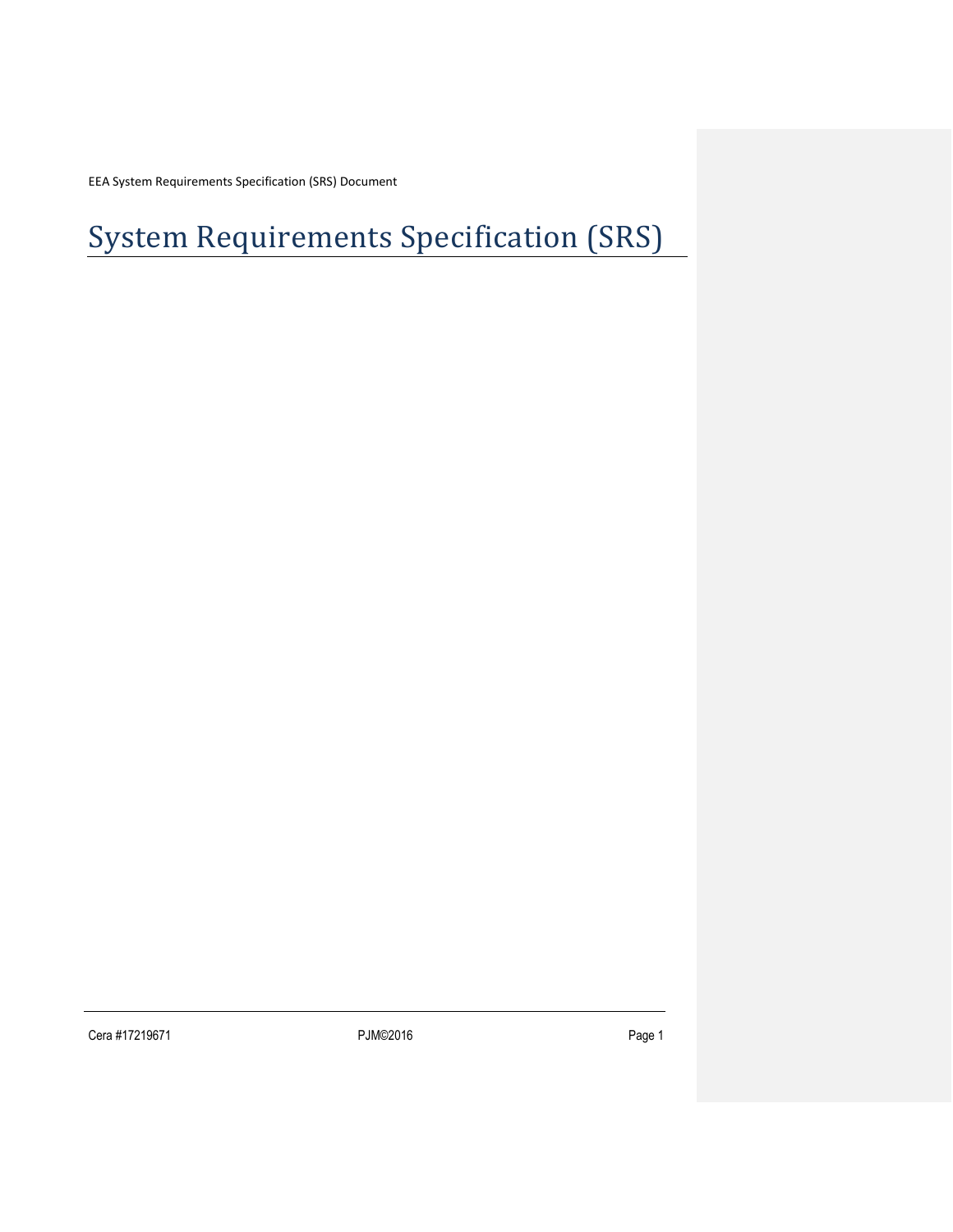# Revision History

| Date       | Version | <b>Status</b>           | <b>Description</b>                          | Author                                          |
|------------|---------|-------------------------|---------------------------------------------|-------------------------------------------------|
| 11/21/2016 | 1.0     | Initial<br><b>Draft</b> | <b>Transmission Cost Information Center</b> | Julia Spatafore,<br>Jason Quevada<br>Dana Hiser |

DRAFT Transmission Cost Information Center - Requirements Specification 11292016 R Rjm Edits\_V2 (2) PJM©2016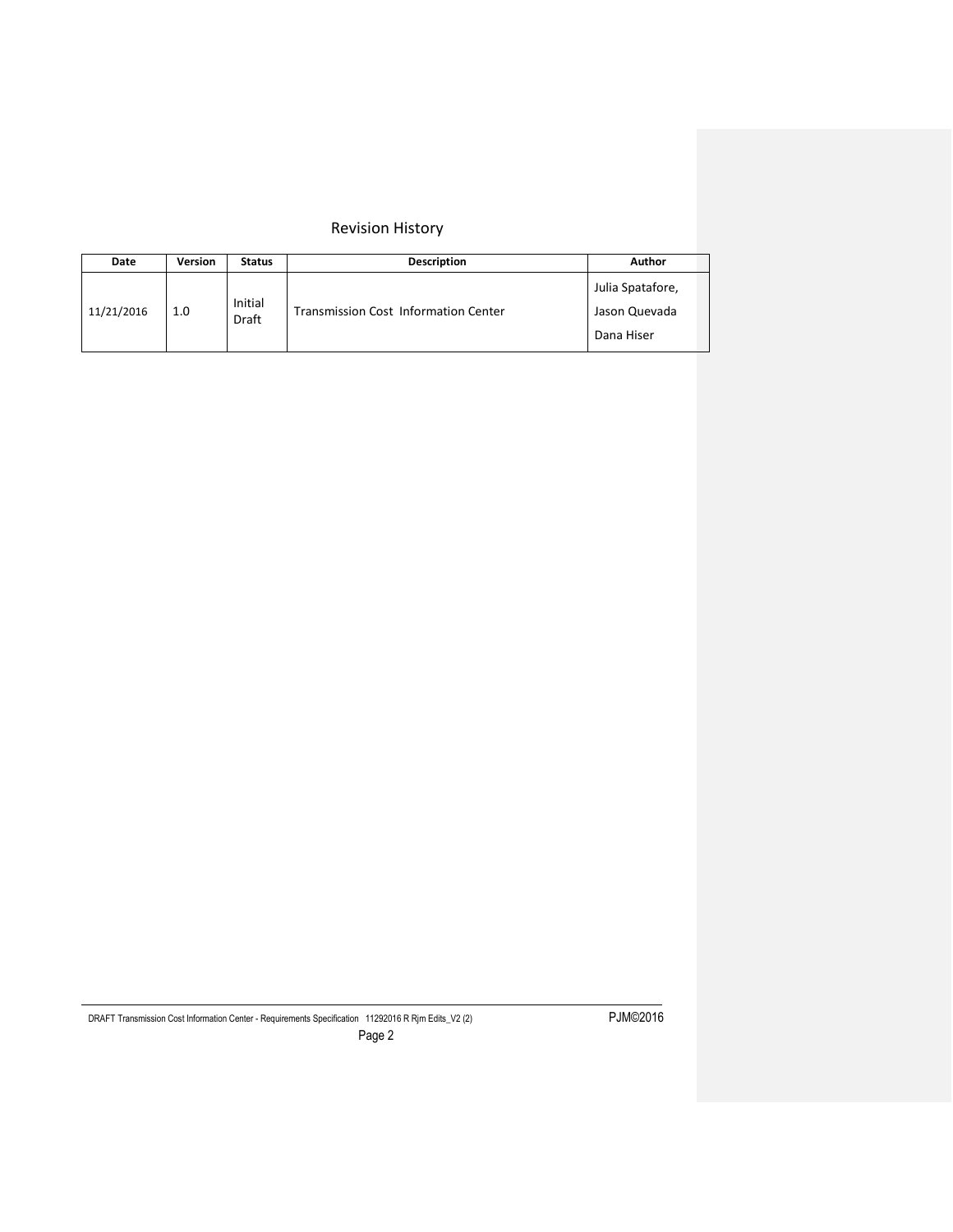|   | $\bullet$ | <b>Table of Contents</b> |
|---|-----------|--------------------------|
| 1 |           |                          |
|   | 1.1       |                          |
| 2 |           |                          |
|   | 2.1       |                          |
|   | 2.2       |                          |
|   | 2.3       |                          |
|   | 2.4       |                          |
|   | 2.5       |                          |
| 3 | 3.1       |                          |
|   | 3.2       |                          |
| 4 | 4.1       |                          |
|   | 4.2       |                          |
|   | 4.3       |                          |
|   | 4.4       |                          |
|   | 4.5       |                          |
| 5 |           |                          |
|   | 5.1       |                          |
|   | 5.2       |                          |
|   | 5.3       |                          |
|   | 5.4       |                          |
|   | 5.5       |                          |
| 6 |           |                          |
|   | 6.1       |                          |
|   |           | 6.1.1                    |
|   | 6.2       |                          |
|   |           | 6.2.1                    |
|   | 6.3       |                          |
|   | 6.4       |                          |
|   | 6.5       |                          |
|   | 6.6       |                          |
|   |           |                          |

DRAFT Transmission Cost Information Center - Requirements Specification 11292016 R Rjm Edits\_V2 (2)

PJM©2016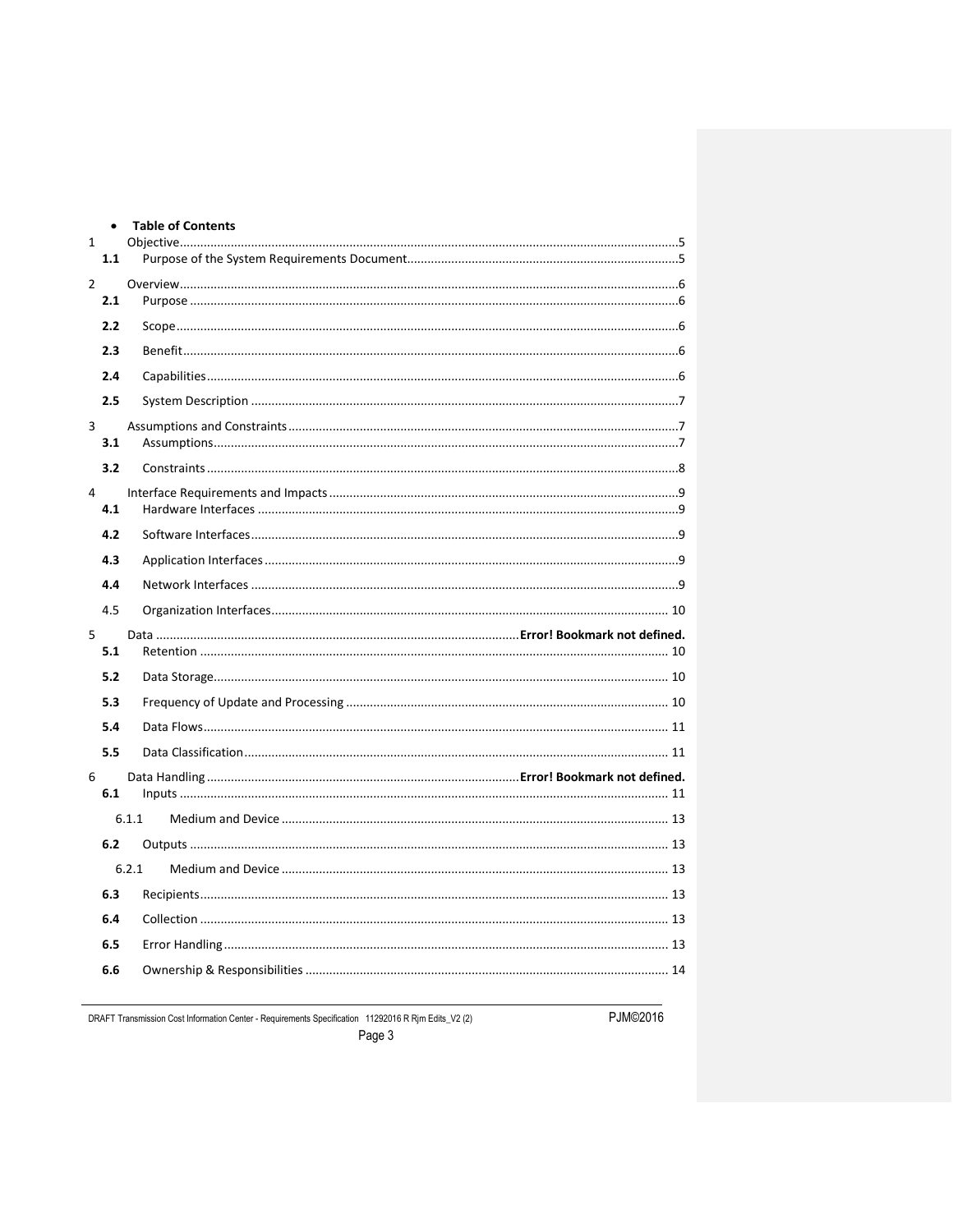|         | 6.7  |        |  |
|---------|------|--------|--|
| 7<br>8  | 8.1  |        |  |
|         | 8.2  |        |  |
|         | 8.3  |        |  |
|         | 8.4  |        |  |
|         | 8.5  |        |  |
|         | 8.6  |        |  |
|         | 8.7  |        |  |
|         | 8.8  |        |  |
|         | 8.9  |        |  |
|         | 8.10 |        |  |
|         | 8.11 |        |  |
|         | 8.12 |        |  |
|         | 8.13 |        |  |
|         |      | 8.13.1 |  |
|         |      | 8.13.2 |  |
| 9<br>10 |      |        |  |

 $\bullet$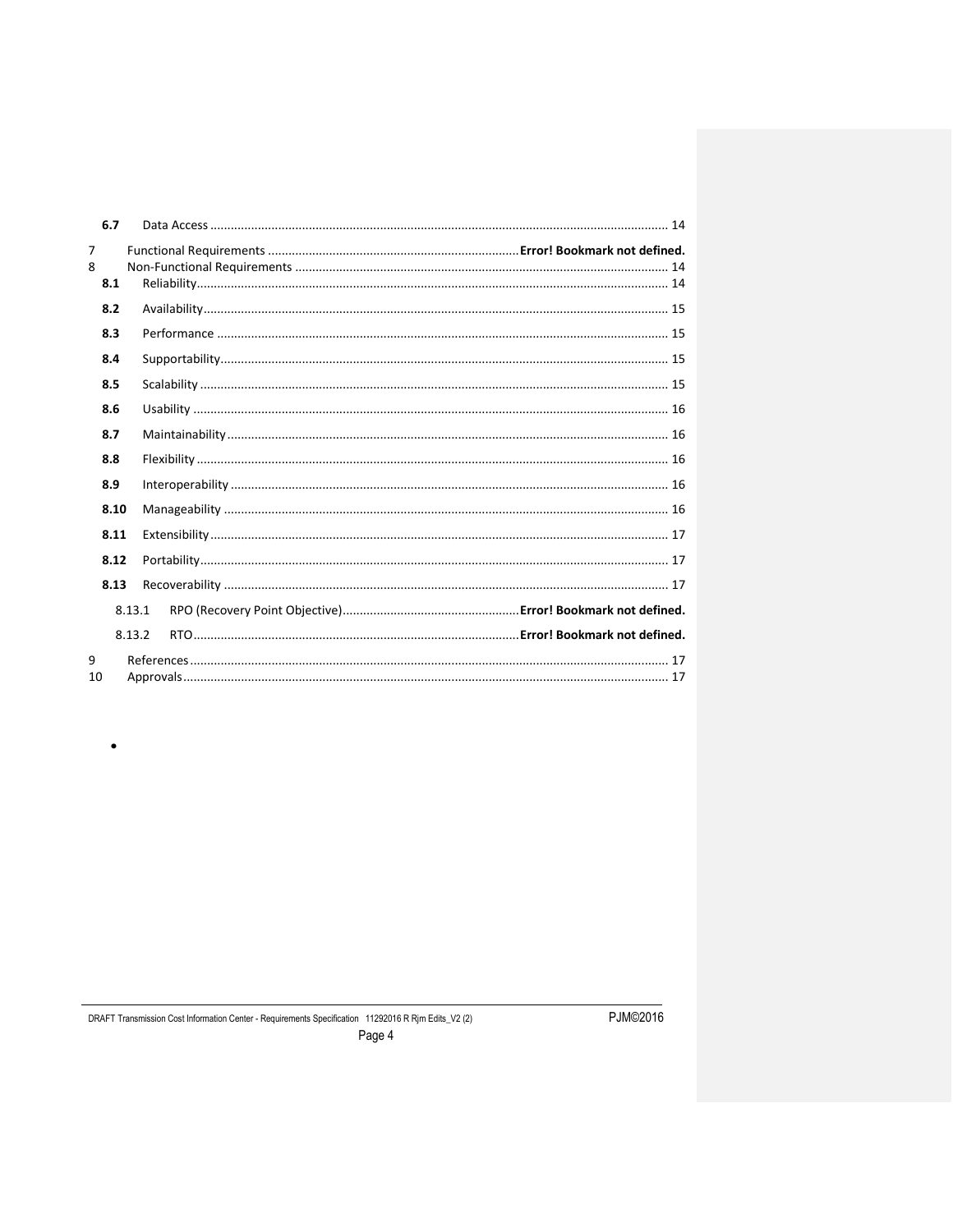#### <span id="page-4-0"></span>• **Objective**

# <span id="page-4-1"></span>**1.1** Purpose of the System Requirements Document

*Instructions: This is a statement of the application functional and operational requirements. It serves as an agreement between the developer and the customer for whom the system is being developed. The developers agree to provide the capabilities specified. The client agrees to find the product satisfactory if it provides the capabilities specified in the SRS.*

The completed Transmission Cost Information Center (TCIC) will meet the following:

| Create an associated "calculator" worksheet that will incorporate all of the cost estimates and cost<br>allocations "actual" data of current projects in the cost allocation worksheet, and the "projected"<br>estimated transmission replacement project costs, cost allocations, and "projected" in service and |                                                                                            |
|-------------------------------------------------------------------------------------------------------------------------------------------------------------------------------------------------------------------------------------------------------------------------------------------------------------------|--------------------------------------------------------------------------------------------|
| needed-by datesPJM required date of future projects<br>• Publicly available annual carrying charge rates (add)                                                                                                                                                                                                    | Formatted                                                                                  |
|                                                                                                                                                                                                                                                                                                                   |                                                                                            |
| To the greatest extent possible - automate data extraction, transformation and loading into the new<br>calculator-web-page to minimize re-work and potential sources of error                                                                                                                                     |                                                                                            |
| Design sliders and user filters to allow users to select duration of the analysis                                                                                                                                                                                                                                 |                                                                                            |
| Design sliders and filters to allow users to select a confidence range or percentage of timely project<br>completions and energizations                                                                                                                                                                           |                                                                                            |
| Are there ways to improve projected project completion dates? (keeping projects up to<br>date)                                                                                                                                                                                                                    | Formatted: Indent: Left: 0.5", Space After:<br>10 pt, No bullets or numbering<br>Formatted |
| System default = all projects<br>$\circ$                                                                                                                                                                                                                                                                          |                                                                                            |
| - Design feature allow users to amend project list                                                                                                                                                                                                                                                                | Formatted                                                                                  |
| Design a "projected" cost result for the user selected time duration and confidence percentage<br>determined by user.                                                                                                                                                                                             |                                                                                            |
| Projected result(s) (plural if for more than one year or planning cycle) shall be compared to current<br>actual transmission cost to provide direction and magnitude of change                                                                                                                                    | Formatted: Font: 11 pt, Not Italic, Font color:                                            |
|                                                                                                                                                                                                                                                                                                                   | Auto                                                                                       |
| Cost impacts of all transmission projects that will affect the cost of customers by transmission zone                                                                                                                                                                                                             | Formatted: Indent: Left: 0.5", Space After:<br>10 pt, No bullets or numbering              |
| Retail customer impact (ex. Linden VFT - note to coders)                                                                                                                                                                                                                                                          | Formatted: Indent: Left: 0.5", Space After:<br>10 pt, No bullets or numbering              |
| Consider all zones including UGI, Merchant Transmission, HTP, Neptune<br>$\circ$                                                                                                                                                                                                                                  | <b>Formatted</b>                                                                           |
| Will not be a mechanism for rate forecasts/projections                                                                                                                                                                                                                                                            |                                                                                            |

DRAFT Transmission Cost Information Center - Requirements Specification 11292016 R Rjm Edits\_V2 (2) PJM©2016 Page 5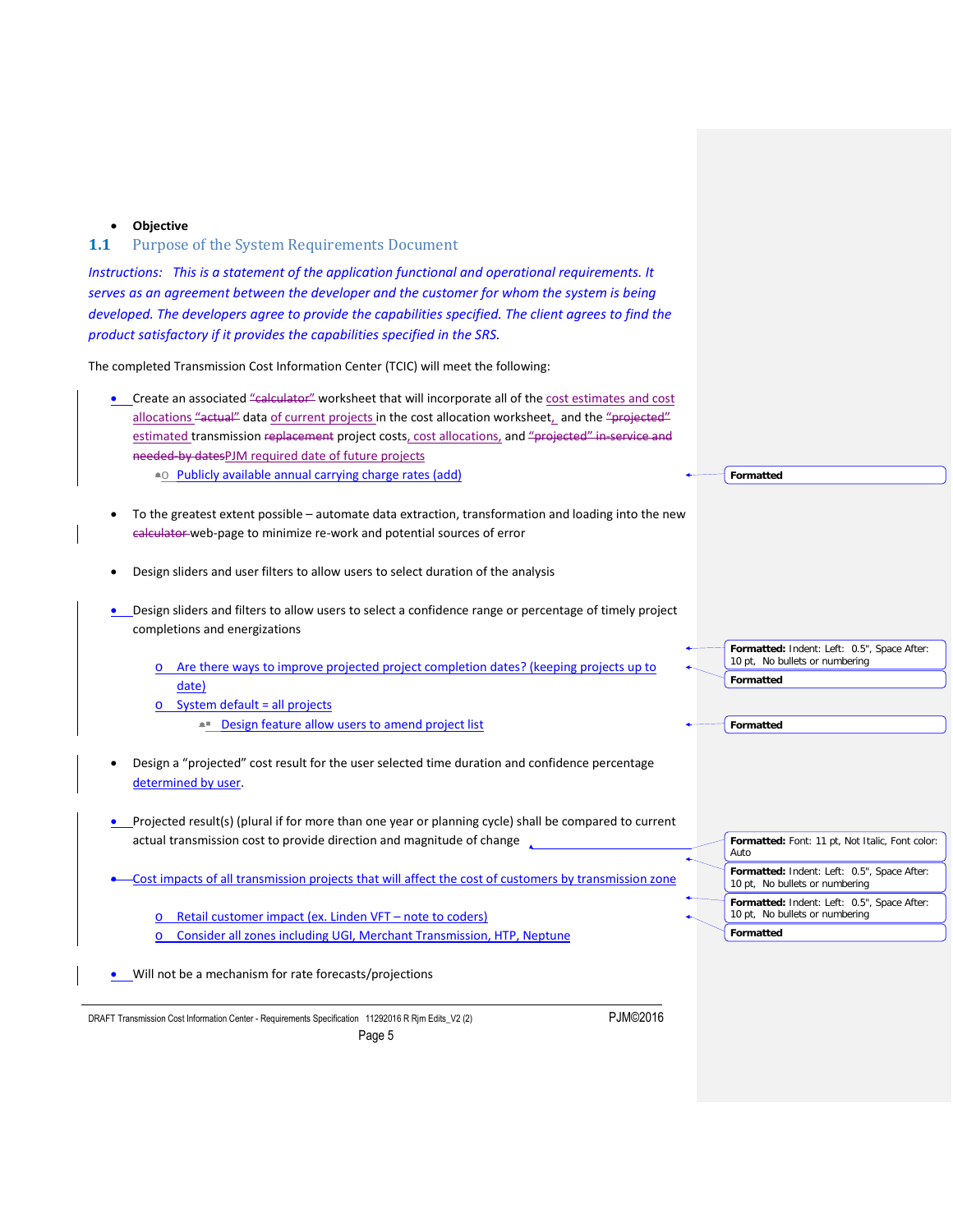- o Method to forecast using user inputs (carrying charges, etc.) not a mechanism for TO sanctioned forecast rates
	- Capture and centralize useful public information to assist transmission customers
- Will not be a mechanism for constructing new requirements (reporting, regulatory, or any other) on any members

<span id="page-5-0"></span>• **Overview**

<span id="page-5-1"></span>**1.2** Purpose

*Instructions: In this section, provide the purpose this application is intended to serve. Describe the business objectives, business processes, and the cost-benefit analysis that this application supports.*

In order to gain more understanding provide more clarity and transparency surrounding transmission costs, the Transmission Replacement Processes Senior Task Force (TRPSTF) requested that PJM look into creating a Transmission Cost Information Center (TCIC).

- Looking for a centralized location for publicly available information (links to up-to-date annual update posting, etc.)
- **•** Centralize annual update posting timelines planned and filed
- **Link to the updated existing spreadsheet**

# <span id="page-5-2"></span>**1.3** Scope

#### *Instructions: Give a description of the intended scope of the system.*

All of the required information/date is publically available on pjm.com, and the idea is to consolidate the information into the TCIC for a better and more convenient user experience.

#### <span id="page-5-3"></span>**1.4** Benefit

#### *Instructions: Provide what benefits this application brings to PJM.*

PJM members and stakeholders have expressed the desire for increased understanding transparency surrounding transmission costs and rates, and PJM aims to assist by creating the TCIC.

# <span id="page-5-4"></span>**1.5** Capabilities

*Instructions: Describe the capabilities the application must provide in business terms.−*

- − *Do not describe how the application provides that capability.*
- − *Do not describe such design considerations as computer hardware, operating system, and database design unless they are constraints*

Page 6

− *Is this business functionality unique to this application?*

DRAFT Transmission Cost Information Center - Requirements Specification 11292016 R Rjm Edits\_V2 (2) PJM©2016

| Formatted                                                                     |  |  |  |  |  |
|-------------------------------------------------------------------------------|--|--|--|--|--|
|                                                                               |  |  |  |  |  |
| Formatted                                                                     |  |  |  |  |  |
| Formatted: Font: 12 pt, Italic, Font color:<br>Purple                         |  |  |  |  |  |
| Formatted: Indent: Left: 0.5", Space After:<br>10 pt, No bullets or numbering |  |  |  |  |  |

**Formatted:** List Paragraph, Bulleted + Level: 1 + Aligned at: 0.79" + Indent at: 1.04"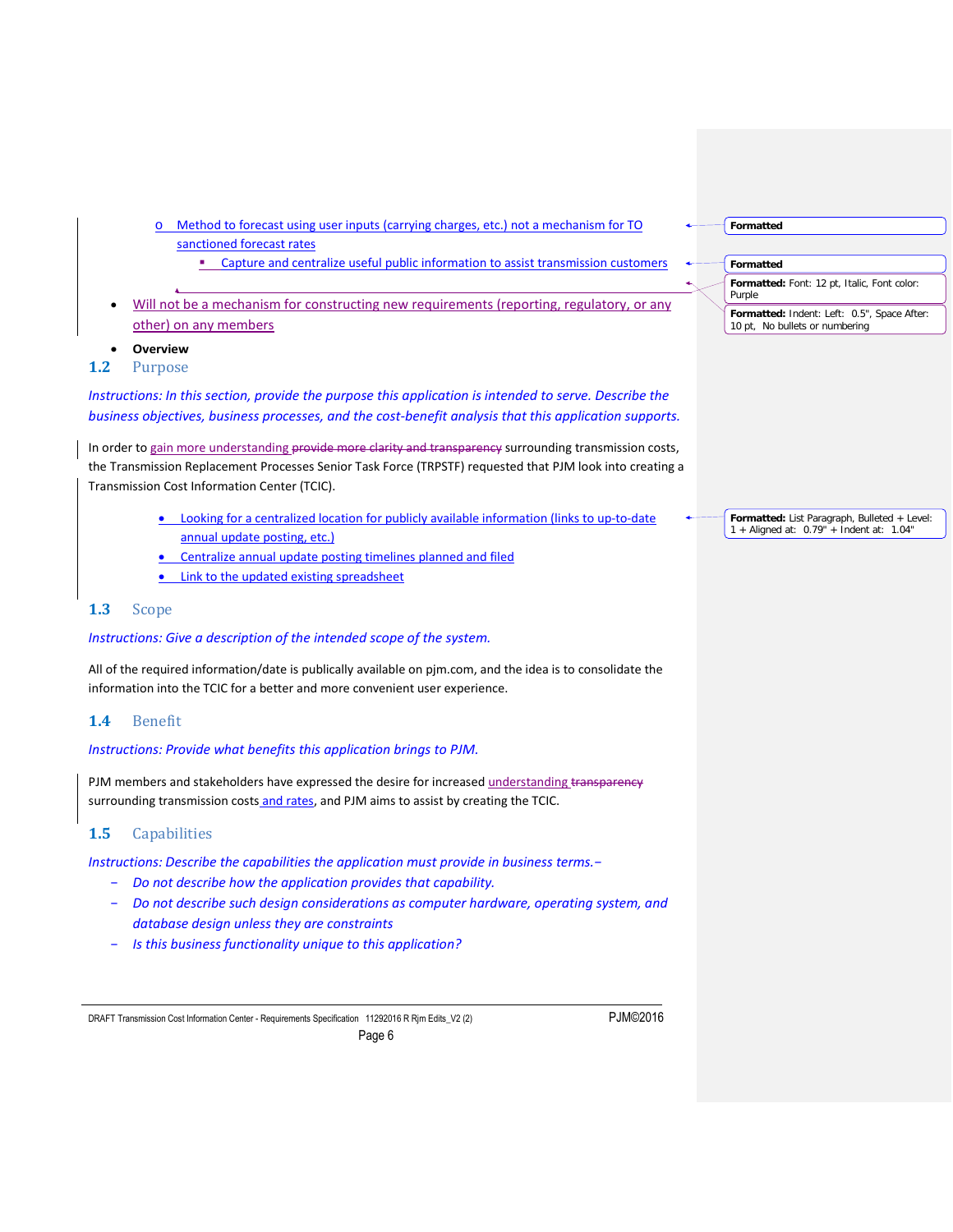Below are the desired capabilities:

- Capability to review "projected" transmission costs in specified TO zone
- Capability to further filter the data by selecting the duration of analysis
- Ability for user to select a confidence range or percentage of timely project completion/energization
- Provide clarification of companies that have a formula or stated rate
- Provide clarification of companies that have leading and lagging formula rates

# <span id="page-6-0"></span>**1.6** System Description

*Instructions: In this section, provide an overview of the physical system if known. Give an estimate of the size and complexity of the system in terms of number of user types, number of locations, interfaces, data capacity in business terms, numbers of major processes, etc. Summarize the conditions that created the need for the new system (or capability). Include any relevant background, such as the number of sites that are using the system. Identify other legacy or new systems with which this system interfaces.*

The data is currently being hosted on the PJM.com Web servers and is hosted from a SQL database. The data will just be put in a more user-friendly format for members so we assume the same servers and database will host the new components as well.

• **Assumptions and Constraints**

# <span id="page-6-2"></span><span id="page-6-1"></span>**1.7** Assumptions

*Instructions: State the assumptions associated with development of the system, where assumptions are defined as future situations, beyond the control of the project, whose outcomes influence the success of a project. The following are examples of assumptions:*

- *Availability of a hardware/software platform*
- *Developments in technology*

#### Below are the assumptions:

- Stated and/or formula rates updates/changes
- Continued updates to linked publicly available information/data on pjm.com
- Continued updates to reflect ongoing or pending FERC proceedings (remand implementation, specific project litigation, etc.)

Page 7

• Hosted on the same servers and database as current data.

**System Requirements (new section)**

Worksheet will include three primary buckets as inputs.

DRAFT Transmission Cost Information Center - Requirements Specification 11292016 R Rjm Edits\_V2 (2) PJM©2016

**Formatted:** Font: 10 pt, Font color: Auto, Character scale: 100%, Not Expanded by / Condensed by

**Formatted:** Font: Bold, Underline

**Formatted:** Highlight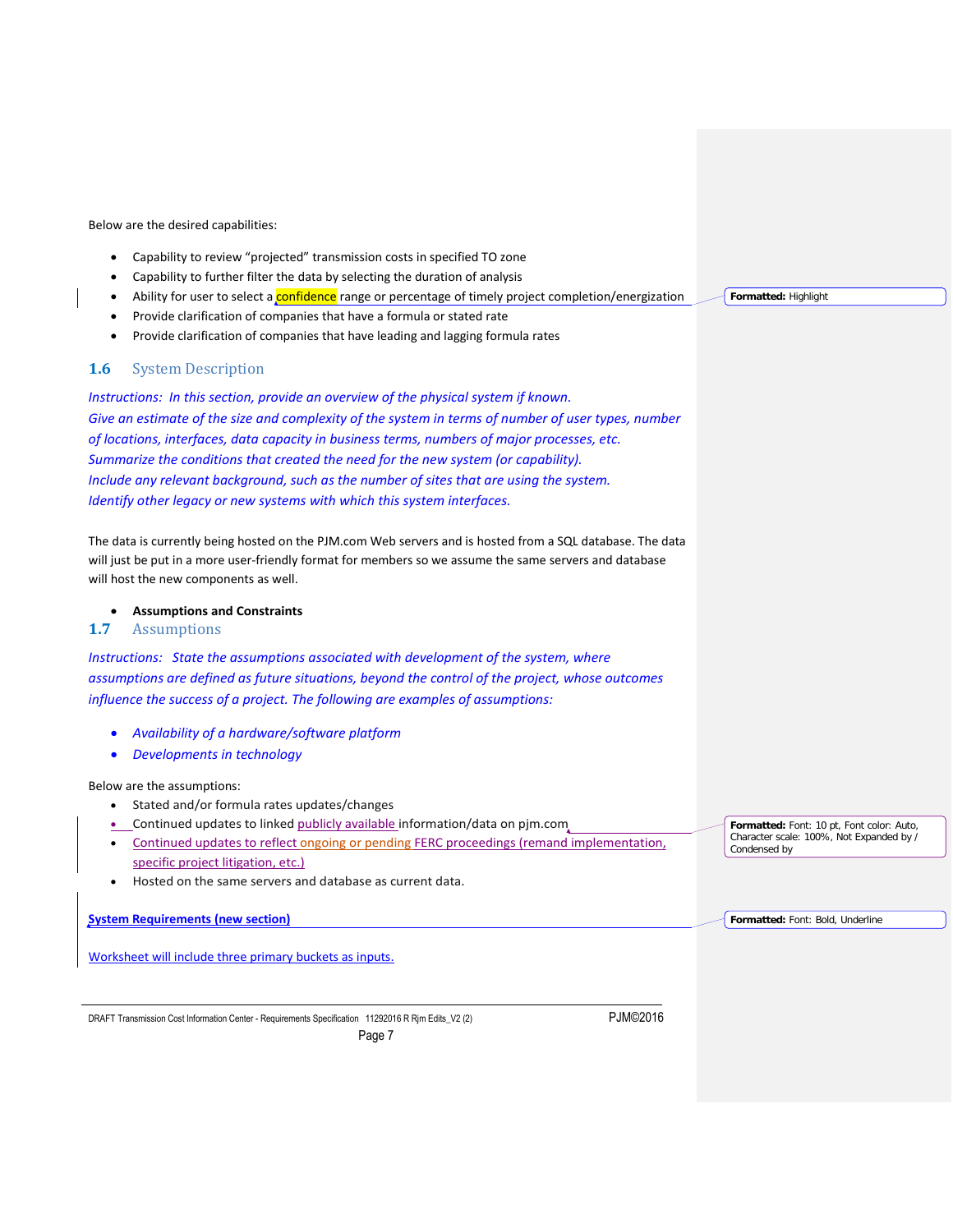- 1. Include project cost estimates, projected IS date, default = all projects, users able to select or deselect projects as desired. Projects will be filterable by transmission zones, and include all pjm zones (ex. UGI). Desire to modify projected IS date. Include project upgrade IDs and descriptions.
- 2. Carrying Charges The worksheet is desired to apply carrying charges by TO and by TO zone. Ideally this would be by individual company. As a feature, the user would have the ability to alter the carrying charge for scenario analysis.
	- a. Data source, where are we getting the data?
	- b. Will have to map the workflow to capture manual process to determine the carrying charge from the formula rate
	- c. Average carrying charge?
	- d. Base carrying charge for IS projects is included in TEC sheet
	- e. All projects that are already in formula rate, that cost to responsible customers is already included in Transmission Enhancement worksheets
		- i. Future projects will not have a carrying charges included, and will have to use a projected or average
	- Carrying charge data sources, not looking for project specific carrying charges. We can leverage either average company carrying charge or pjm 2 year survey average carrying charge from longer term market efficiency window (included in assumptions TEAC presentation prior to long term market efficiency window opening). The worksheet user will have the ability to enter a future year carrying charge rate based on their business assumptions.
	- Beneficial Feature: Quality assurance logic to ensure projects already included in the existing formula rate but not in service are not added back into the estimation (requires research to determine if data exists to build this logic).
- 3. Cost Allocation Factors The worksheet will leverage the existing cost allocation workbook to apply cost allocations to customers within a zone and will include all projects that have a cost impact to the zone (not filter by where the project is being built, but by cost allocation responsibility responsible customers). Data requirement will be designated entity to help determine the specific carrying charges per project.

# <span id="page-7-0"></span>**1.8** Constraints

*Instructions: State the constraints associated with the system and data, where constraints are defined as conditions outside the control of the project that limit the design alternatives. This section should also provide details as to the rationale.*

- Flexibility of application within pjm.com
- Stated and/or formula rates updates/changes
- Continued updates to linked publicly available information/data on pjm.com

DRAFT Transmission Cost Information Center - Requirements Specification 11292016 R Rjm Edits\_V2 (2) PJM©2016

**Formatted:** List Paragraph, Numbered + Level: 1 + Numbering Style: 1, 2, 3, … + Start at: 1 + Alignment: Left + Aligned at: 0.25" + Indent at: 0.5"

**Formatted:** List Paragraph, Numbered + Level: 2 + Numbering Style: a, b, c, … + Start at: 1 + Alignment: Left + Aligned at: 0.75" + Indent at: 1"

**Formatted:** List Paragraph, Numbered + Level: 3 + Numbering Style: i, ii, iii, ... + Start at: 1 + Alignment: Right + Aligned at: 1.38" + Indent at: 1.5"

**Formatted:** List Paragraph, Numbered + Level: 2 + Numbering Style: a, b, c, … + Start at: 1 + Alignment: Left + Aligned at: 0.75" + Indent at: 1"

**Formatted:** List Paragraph, Indent: Left: 1" **Formatted:** List Paragraph, Numbered + Level: 1 + Numbering Style: 1, 2, 3, … + Start at: 1 + Alignment: Left + Aligned at: 0.25" + Indent at: 0.5"

**Formatted:** Font: 10 pt, Font color: Auto, Character scale: 100%, Not Expanded by / Condensed by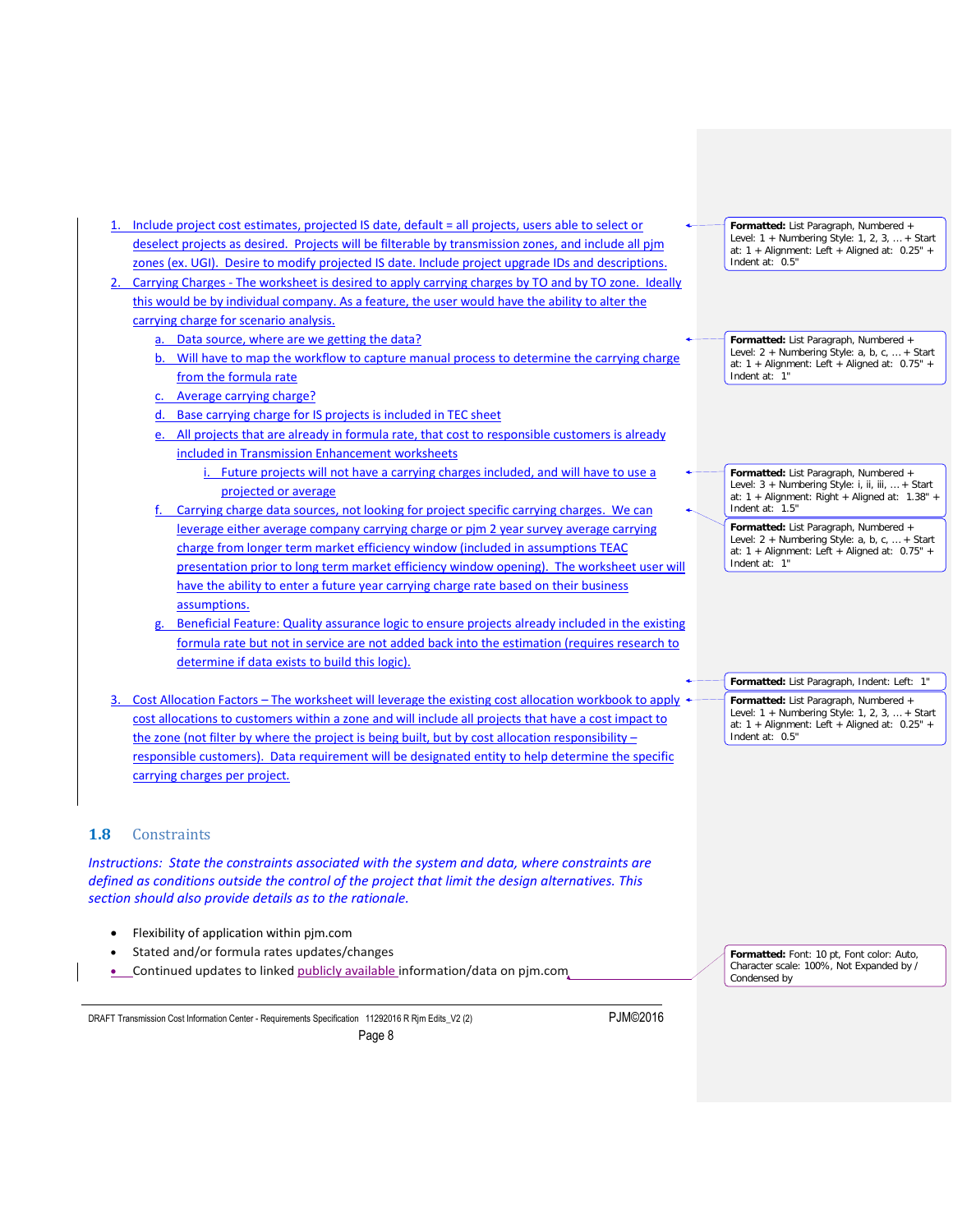- Continued updates to reflect ongoing or pending FERC proceedings (remand implementation, specific project litigation, etc.)
- Ability to choose and filter the user's desired dataset

<span id="page-8-0"></span>• **Interface Requirements and Impacts**

# <span id="page-8-1"></span>**1.9** Hardware Interfaces

*Instructions: Define any hardware interfaces that are to be supported by the system, including logical structure, storage, physical addresses, and expected behavior. Describe the impact of the data requirements and storage on hardware. Consider impact to interface.*

<span id="page-8-2"></span>none

# **1.10** Software Interfaces

*Instructions: Define any software interfaces that are to be supported by the system, including logical design and expected behavior. Describe the impact of the data requirements on software.*

#### <span id="page-8-3"></span>None? Expected to link to existing databases and pjm.com links **Formatted:** Highlight

# **1.11** Application Interfaces

*Instructions: Name the applications with which the subject application must interface. State the following for each such application:*

#### • **PJM.com**

- **Attachment H Network Integration Transmission Service (NITS): [http://www.pjm.com/markets-and-operations/billing-settlements-and-credit/formula](http://www.pjm.com/markets-and-operations/billing-settlements-and-credit/formula-rates.aspx)[rates.aspx](http://www.pjm.com/markets-and-operations/billing-settlements-and-credit/formula-rates.aspx)**
- **Transmission Enhancement Charge (TEC): <http://www.pjm.com/markets-and-operations/billing-settlements-and-credit.aspx>**
- **Schedule 12 – Appendix (page 662 in OATT): <http://www.pjm.com/media/documents/merged-tariffs/oatt.pdf>**
- **Transmission Construction Status: <http://www.pjm.com/planning/rtep-upgrades-status/construct-status.aspx>**
- **PJM TEAC Meetings and Meeting Materials: <http://www.pjm.com/committees-and-groups/committees/teac.aspx>**
- **PJM Cost Allocation Filings: <http://www.pjm.com/library/filing-order.aspx>**
- **Cost Allocation Worksheet/Webpage: <http://www.pjm.com/planning/rtep-upgrades-status/cost-allocation-view.aspx>**

DRAFT Transmission Cost Information Center - Requirements Specification 11292016 R Rjm Edits\_V2 (2) PJM©2016

**Formatted:** Font: 10 pt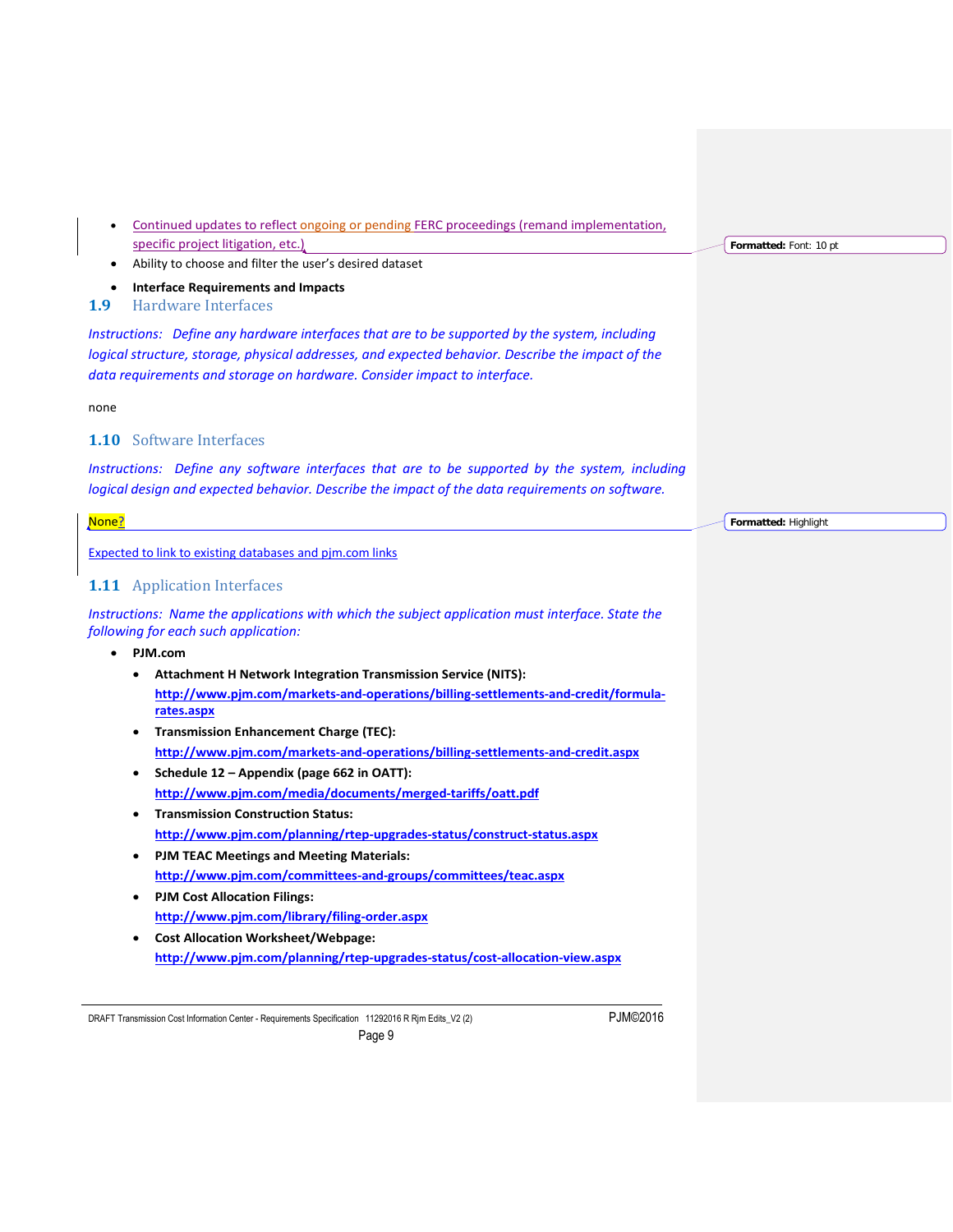# <span id="page-9-0"></span>**1.12** Network Interfaces

*Instructions: Describe any communications interfaces to other systems or devices, such as local area networks and firewalls. Describe the impact of the data requirements network infrastructure. Consider impact to interface*

<span id="page-9-1"></span>none

# **1.13** Organization Interfaces

#### *Describe the impact of the data requirements on the user and developer organization.*

<span id="page-9-2"></span>Will need at least one developer and one tester who have experience with PJM.com and it's intricacies with the Planning Database. In addition to those users, we should also have input from Creative Services, Member Services, External Communication, and the WebDev team. We should also pilot this to some members before opening it to all members.

# **1.14** Retention

*Instructions: Describe the length of time the data must be retained. For example, "Information about an application for naturalization shall be retained in immediately accessible form for 3 years after receipt of the application". Consider data retention requirements in terms of the following:*

- *historic retention to include the collection of data to be retained and its format, storage medium, and time parameters*
- *periodic report data (retention period after generation of reports and retention period of periodic reports after summary reports are generated)*
- *summary reports data (retention period after generation)*

Planning Data on PJM.com is not removed after a certain period of time and that will remain for this project.

#### <span id="page-9-3"></span>**1.15** Data Storage

*Estimate the data storage and processing requirements in terms of size and number of records.*

Estimated to be similar to the Cost Allocation webpage on pjm.com.

<span id="page-9-4"></span>**1.16** Frequency of Update and Processing

*State the expected frequency of data element change and the expected frequency of processing input data elements. If the input arrives in a random manner, specify both the average frequency and some measure of the variance.*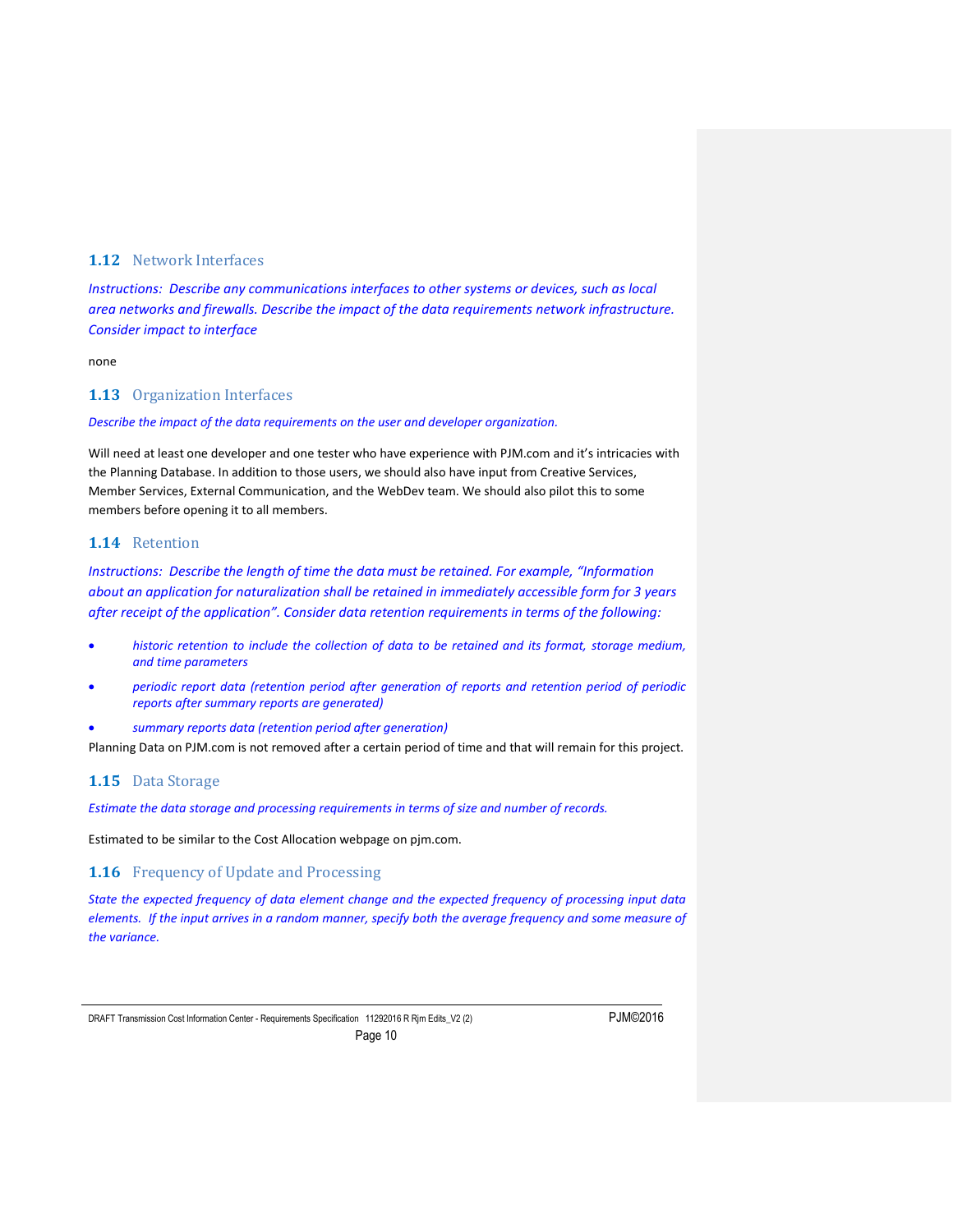The dataset is expected to require updates in synch with the Cost Allocation webpage. Additionally, whenever TOs update their formula rates-any of the cost components are updated.

#### New Section:

**User interface requirements**

• Using existing pjm.com frameworks

# <span id="page-10-0"></span>**1.17** Data Flows

*Instructions: Text or data flow diagrams that are needed to further explain the functional requirements or the operation of the system.* 

#### **PJM Transmission Cost Information Center**



Note: Zonal updates of NITS and TEC costs are done in accordance with the timing of the annual update for each TO.

# <span id="page-10-1"></span>**1.18** Data Classification

*State the consequences of the following breaches of security in the subject application:* All data used will be publically available from pjm.com. Any security concerns would be the same concerns shared with any PJM.com feature.

Page 11

DRAFT Transmission Cost Information Center - Requirements Specification 11292016 R Rjm Edits\_V2 (2) PJM©2016

**Formatted:** Font: Bold

Formatted: List Paragraph, Bulleted + Level:<br>1 + Aligned at: 0.25" + Indent at: 0.5"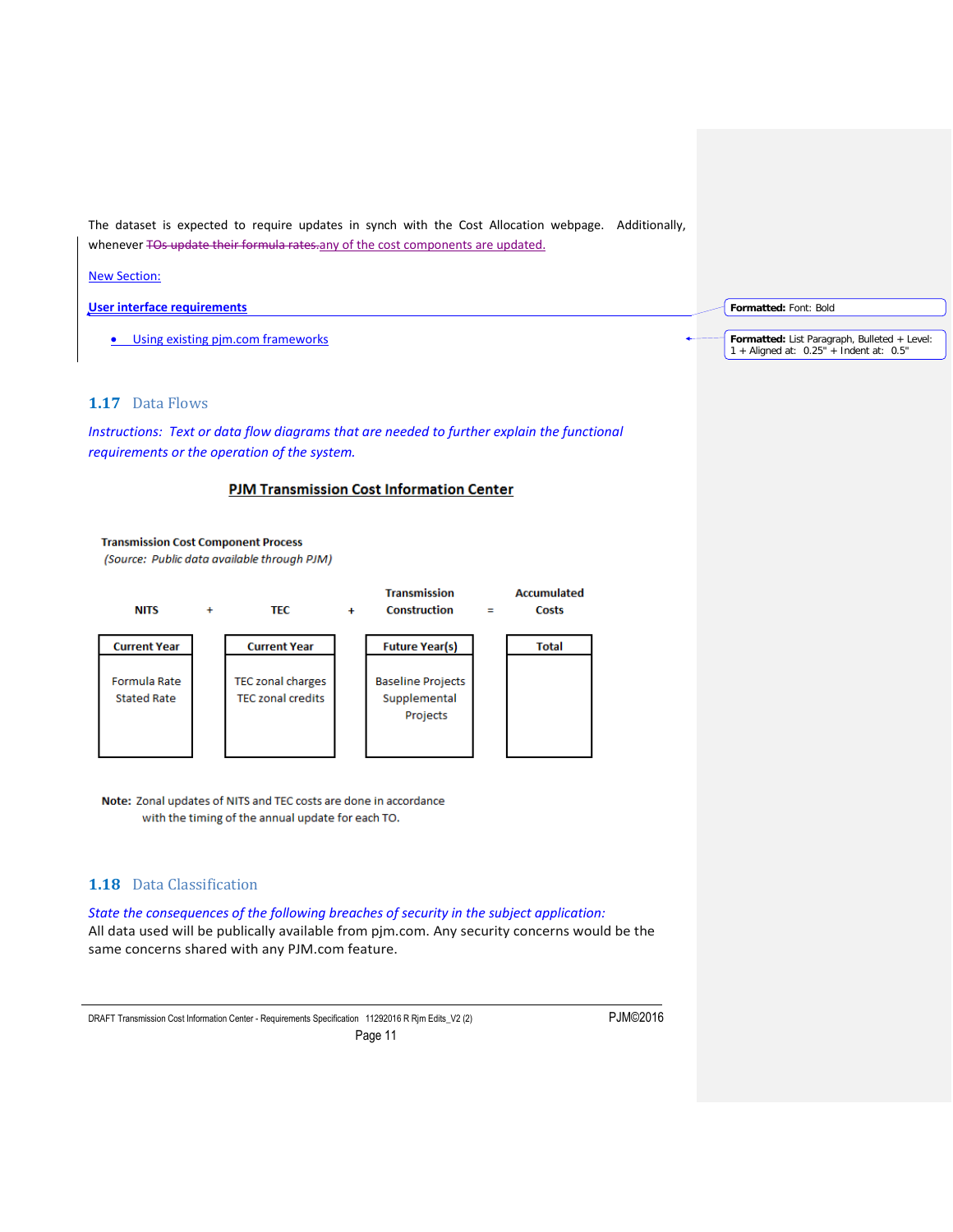# <span id="page-11-0"></span>**1.19** Inputs

*Instructions: This section describes the input interfaces including what each data input is, what the source is, what the target is, what the transfer mechanism is, and what the trigger that causes data to be sent is. Describe the data requirements by providing data entities, their decomposition, and their definitions. The data requirements describe the business data needed by the application system. Data requirements do not describe the physical database and they are not at the level of identifying field names. Data (attributes) input to and output (including reports) from processes*

− *High-level logic used inside the processes to manipulate data (do not state "how")*

|  | <b>Accesses to stored data</b> |  |  |  |  |  |
|--|--------------------------------|--|--|--|--|--|
|--|--------------------------------|--|--|--|--|--|

| Entity /<br><b>Element Name</b> | <b>Source of</b><br>Input<br>(business<br>process,<br>operator, or<br>workstation) | <b>Frequency of</b><br>input from<br>source                                                                        | <b>Is source</b><br>internal to<br>PJM or<br>external? | <b>Does source</b><br>interface<br>directly with<br>system? | <b>Description of</b><br>interfacing or<br>transmitting<br>source                                                                                          |
|---------------------------------|------------------------------------------------------------------------------------|--------------------------------------------------------------------------------------------------------------------|--------------------------------------------------------|-------------------------------------------------------------|------------------------------------------------------------------------------------------------------------------------------------------------------------|
| <b>Stated Rates</b>             | Workstation                                                                        | How often is<br>this<br>updated?[As<br>annual update<br>postingFERC<br>filing is posted<br>to the PJM<br>webpage?] | Internal                                               | Yes                                                         | Uploaded by a<br>PJM.com<br>employee at a<br>periodic basis                                                                                                |
| <b>Baseline</b><br>Upgrades     | Process                                                                            | Varies                                                                                                             | Both                                                   | Yes                                                         | System<br>Upgrades are<br>identified and<br>added on an<br>as-needed<br>basis.<br>Information<br>willean-come<br>directly from<br>PJM or from a<br>member. |
| <b>This seems</b>               |                                                                                    |                                                                                                                    |                                                        |                                                             |                                                                                                                                                            |

DRAFT Transmission Cost Information Center - Requirements Specification 11292016 R Rjm Edits\_V2 (2) PJM©2016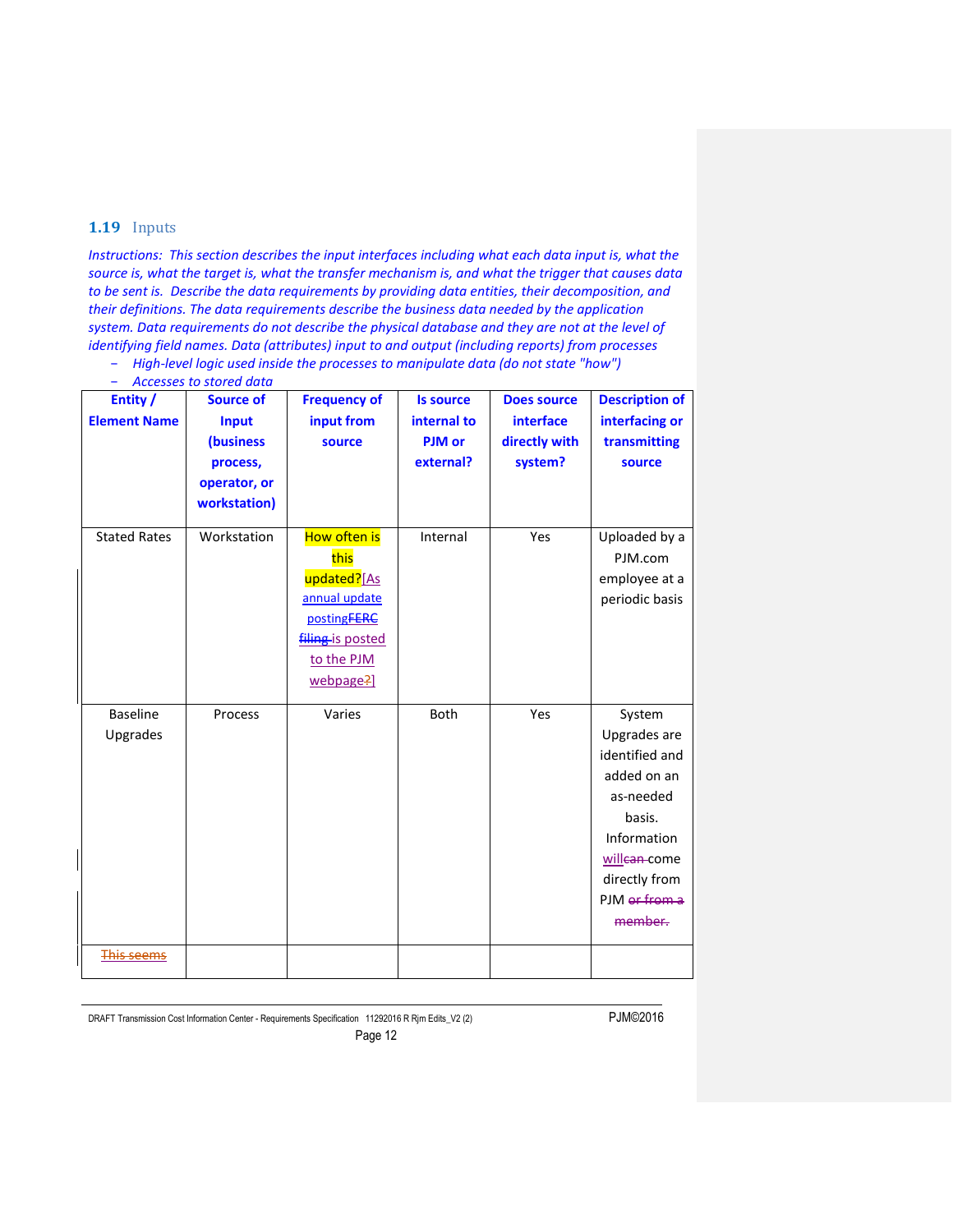| incomplete to  |  |  |  |
|----------------|--|--|--|
| me, might not  |  |  |  |
| be completely  |  |  |  |
| understanding. |  |  |  |
|                |  |  |  |
|                |  |  |  |
|                |  |  |  |

#### <span id="page-12-0"></span>**1.19.1 Medium and Device**

*Instructions: Describe, in detail, the format of data to be input to the proposed system. Descriptions may be narrative or in the form of data record layouts and screen formats, as appropriate. This may include the identity of each device by name, including a brief description, and the process used to transmit the data.* 

*Identify the medium and hardware intended for entering each data element into the system. In situations in which only specific workstations are to be legitimate entry points, so specify. For instance, CIP workstations*

none

# <span id="page-12-1"></span>**1.20** Outputs

*Instructions: This section describes the output interfaces including what each data input is, what the source is, what the target is, what the transfer mechanism is if a particular one is required, and what the trigger that causes data to be sent is.* 

#### none

#### <span id="page-12-2"></span>**1.20.1 Medium and Device**

*Instructions: Identify the medium and hardware device intended for presenting output data to the recipient. Specify in what medium the recipient is to receive the data. If the output is to be passed to some other automated system, the specifics of the medium should be described.*

Output would be provided on pjm.com, excel sheet, or whatever means that is suggested by IT and approved by TRPSTF. Output would be manually consumed by members and non-members accessing pjm.com/planning

# <span id="page-12-3"></span>**1.21** Recipients

*Instructions: Identify the consumers or systems that will be receiving the output data.*

Members and non-members who visit PJM.com/Planning

#### <span id="page-12-4"></span>**1.22** Collection

DRAFT Transmission Cost Information Center - Requirements Specification 11292016 R Rjm Edits\_V2 (2) PJM©2016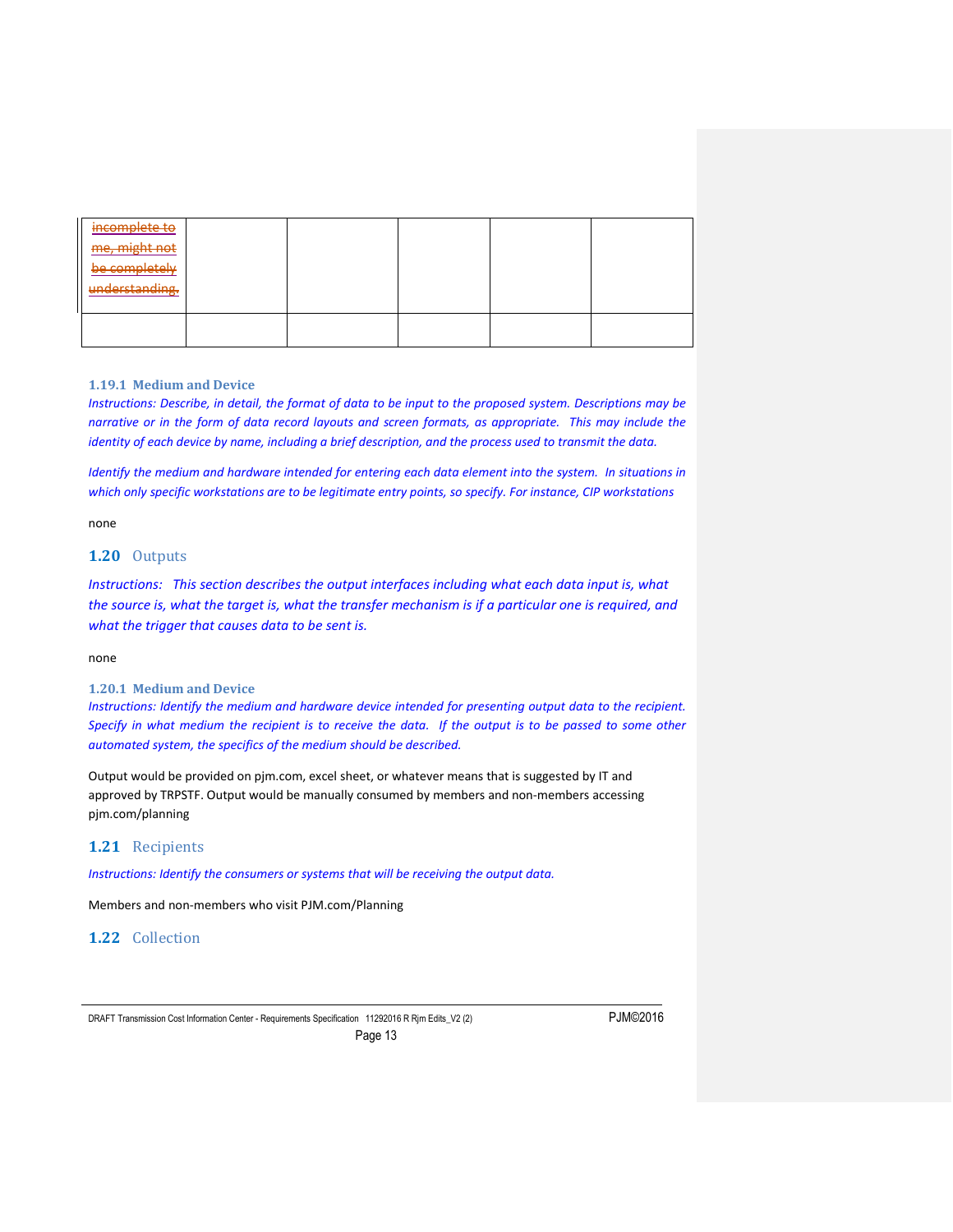*Instructions: Describe procedures that will be used to collect data, including the format of the input data. Describe how data will be transmitted by the system.*

Data is stored within a SQL database and is processed via other means. No new data will be collected or shown as a result of this new feature, this is simply a way to organize and display the data.

# <span id="page-13-0"></span>**1.23** Error Handling

*Instructions: Describe the process for handling inaccurate or incomplete data.*

If the user provides incomplete/incorrect data as part of assumptions, then provide an error message. To prevent this, use asterisk to show required fields.

# <span id="page-13-1"></span>**1.24** Ownership & Responsibilities

*Instructions: Describe the division/ department that will be responsible for managing the data*

The responsibility of development and maintenance will be owned by the Planning Applications department (within the ITS division). The data will be provided by multiple departments within the Planning Division.

#### <span id="page-13-2"></span>**1.25** Data Access

*Instructions: The Data Access Section describes the need to control access to the data. This includes controlling who may view and alter application data.* 

#### Publically available to all pjm.com users

• Should this be behind pjm sign in?

*Instructions: List the functional requirements of the application or system. Functional requirements describe what the system should do. Distinguish preferences from requirements. Requirements are based on business needs. Preferences are not. If, for example, the user expresses a desire for subsecond response but does not have a business-related reason for needing it, that desire is a preference.* 

*Please include a Process Flow Diagram*

Please see above. Requirements are still being defined.

Provide a story board for customer consultation and feedback

#### • **Non-Functional Requirements**

<span id="page-13-3"></span>*Instructions: Non-functional requirements cover all the remaining requirements which are not covered by the functional requirements. They specify criteria that judge the operation of a system, rather than specific behaviors, for example:*

DRAFT Transmission Cost Information Center - Requirements Specification 11292016 R Rjm Edits\_V2 (2) PJM©2016

Page 14

**Formatted:** List Paragraph, Bulleted + Level: 1 + Aligned at: 0.25" + Indent at: 0.5" **Formatted:** Font: Calibri

**Formatted:** Highlight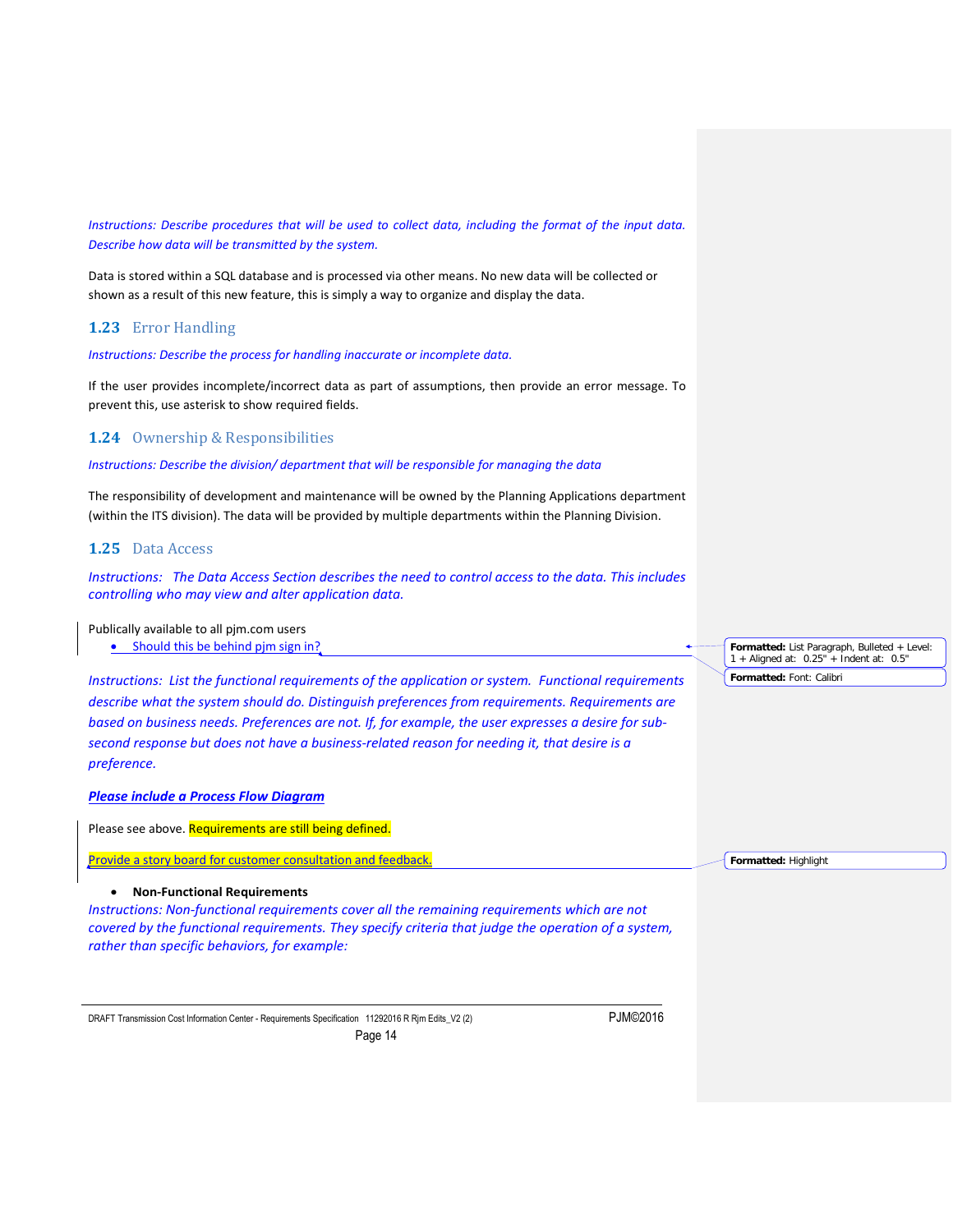*Distinguish preferences from requirements. Requirements are based on business needs. Preferences are not. If, for example, the user expresses a desire for sub-second response but does not have a business-related reason for needing it, that desire is a preference.* 

#### Requirements are still being defined.

# <span id="page-14-0"></span>**1.26** Reliability

*Instructions: Reliability is the probability that the system will be able to process all work correctly and completely without being aborted. Reliability is evaluated as follows: State the following in this section:*

*What damage can result from failure of this system?* From this feature specifically, nothing but failure of the overall system could be detrimental to a member or non-member since the data should be available at all times.

- *Complete or partial loss of the ability to perform a mission-critical function*
- *Loss of revenue*
- *Loss of employee productivity*

*What is the minimum acceptable level of reliability?* Same as pjm.com

# <span id="page-14-1"></span>**1.27** Availability

*Instructions: System availability is the time when the application must be available for use. Required system availability is used in determining when maintenance may be performed. Include the times when usage is expected to be at its peak. These are times when system unavailability is least acceptable.* 

The system should be available at all times but will likely be accessed mostly during business hours.

# <span id="page-14-2"></span>**1.28** Performance

*Instructions: Describe the requirements for the following:*

- *Response time for queries and updates*
- *Throughput*
- *Expected rate of user activity (for example, number of transactions per hour, day, or month)*
- *<< List the required capacities and expected volumes of data in business terms. For example, state the number of cases about which the application will have to store data. For example, "The system shall be able to process a projected volume of 600 applications for naturalization per month." State capacities in terms of the business. Do not state capacities in terms of system memory requirements or disk space.*

Same as pjm.com

<span id="page-14-3"></span>**1.29** Supportability

DRAFT Transmission Cost Information Center - Requirements Specification 11292016 R Rjm Edits\_V2 (2) PJM©2016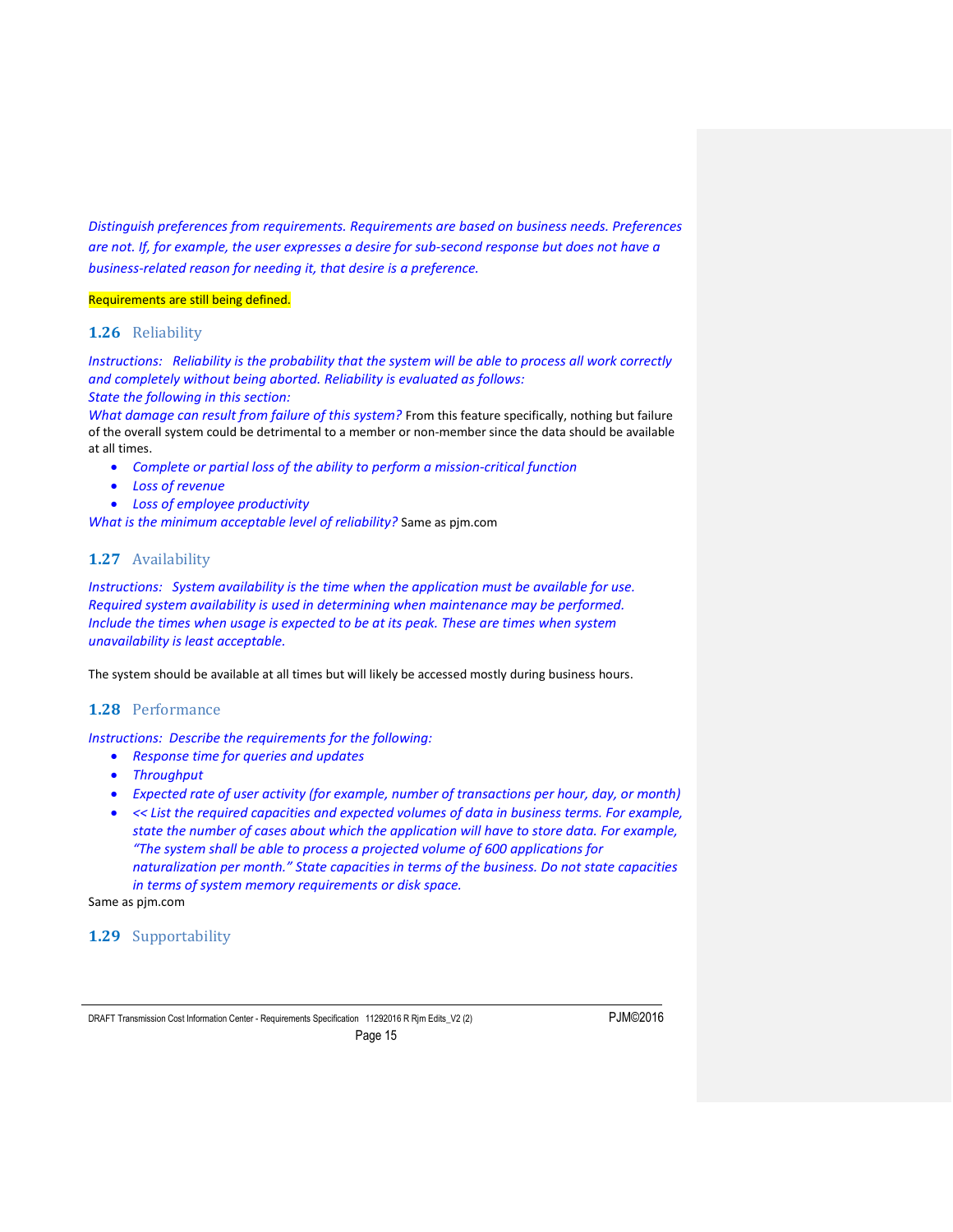*Instructions: Supportability is the ability of the application to be updated by the vendor and any 3pp that are used.* 

All development would be done in house and should be supported as needed.

#### <span id="page-15-0"></span>**1.30** Scalability

*Instructions: The measure of a system's ability to increase or decrease in performance and cost in response to changes in application and system processing demands. Examples would include how well a hardware system performs when the number of users is increased, or how well a database withstands growing numbers of queries* 

This would match pjm.com

#### <span id="page-15-1"></span>**1.31** Usability

*Instructions: Usability is the term used to describe how easy (or difficult) is the application to use? Are many steps required for the user to obtain the desired output?* 

Application doesn't currently exist, the end product should have links to appropriate information/data and instructions on how to use the "calculator" worksheet.

#### <span id="page-15-2"></span>**1.32** Maintainability

*Instructions: Maintainability is the term used to describe how well the application can be maintained. Is PJM or a vendor responsible for routine maintenance or trouble shooting a problem? What diagnostic tools are available?* 

PJM's Planning Applications department will be responsible for maintenance and feature additions. The data will be updated by the Planning division departments as it applies.

#### <span id="page-15-3"></span>**1.33** Flexibility

*Instructions: Flexibility is the term used to describe how well will the system respond to changes in business processes or rules, how much effort is needed to modify the system* 

The system is internally developed; any changes will also be internally developed and tested as needed. Level of effort would rely on the work being done at that time.

# <span id="page-15-4"></span>**1.34** Interoperability

*Instructions: Interoperability is the ability for a system or application from one vendor to work with one from another vendor.*

Not applicable – this will be an internally developed system

DRAFT Transmission Cost Information Center - Requirements Specification 11292016 R Rjm Edits\_V2 (2) PJM©2016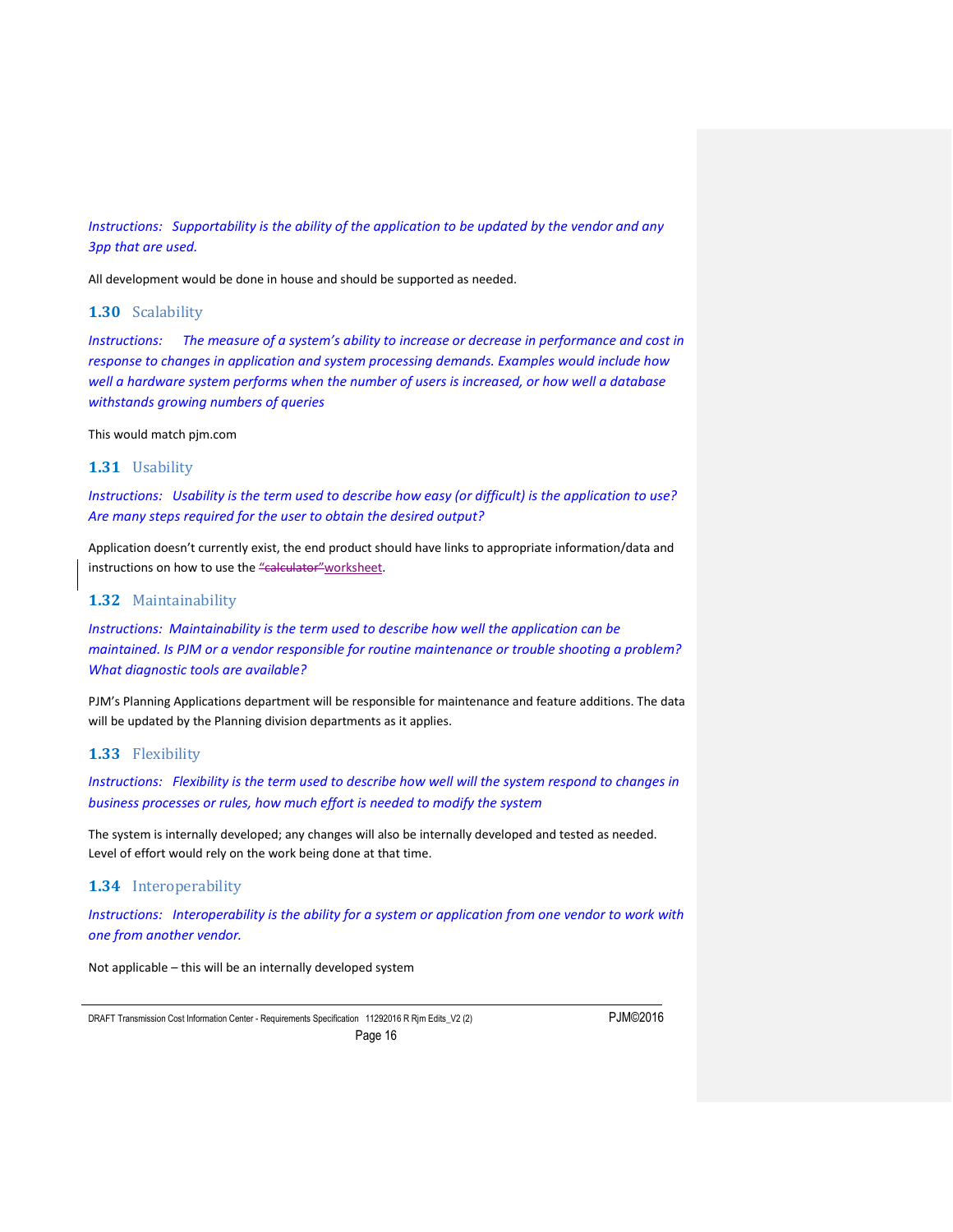# <span id="page-16-0"></span>**1.35** Manageability

*Instructions: Manageability is the term used to describe how efficiently and easily a software system can be monitored and maintained to keep the system performing, secure, and running smoothly. How will the system be managed? Does it interfaces to PJM's management system or have a standalone system.* 

#### Same as PJM.com

#### <span id="page-16-1"></span>**1.36** Extensibility

*Instructions: Describe future growth of the system. Consideration. It is a systemic measure of the ability to extend [a system](https://en.wikipedia.org/wiki/System) and the level of effort required to implement the extension.*

- Leverage the existing Planning Division Cost Allocation Worksheet and webpage
- Consider and implement in design the types of filters and drill downs that may alter the result of the calculator worksheet to meet a user's needs (e.g. by customer type Muni, Coop, Zone, Merchant, all but Muni, all but Coop, All but Merchant, etc.)

# <span id="page-16-2"></span>**1.37** Portability

<span id="page-16-3"></span>*Instructions: Do you want the application to be available on multiple OS's, development frameworks, or databases?* 

This is a web based tool and should be available in the same framework as the existing PJM.com features

#### **1.37.1 Recoverability**

*Instructions: Recoverability is the ability to restore function and data in the event of a failure. In the event the application is unavailable to users (down) because of a system failure, how soon after the failure is detected must function be restored and how soon does it need to restored?*

#### • **References**

<span id="page-16-4"></span>*Instructions: List the appropriate reference documents. List the documents that are sources or references for this SRS. Include meeting summaries, white paper analyses, and SDLC deliverables, as*  well as any other documents that preceded this SRS and provided information for the development *of it. Also reference any documents that provided information on the relevant FNS version or business plan >>* 

none